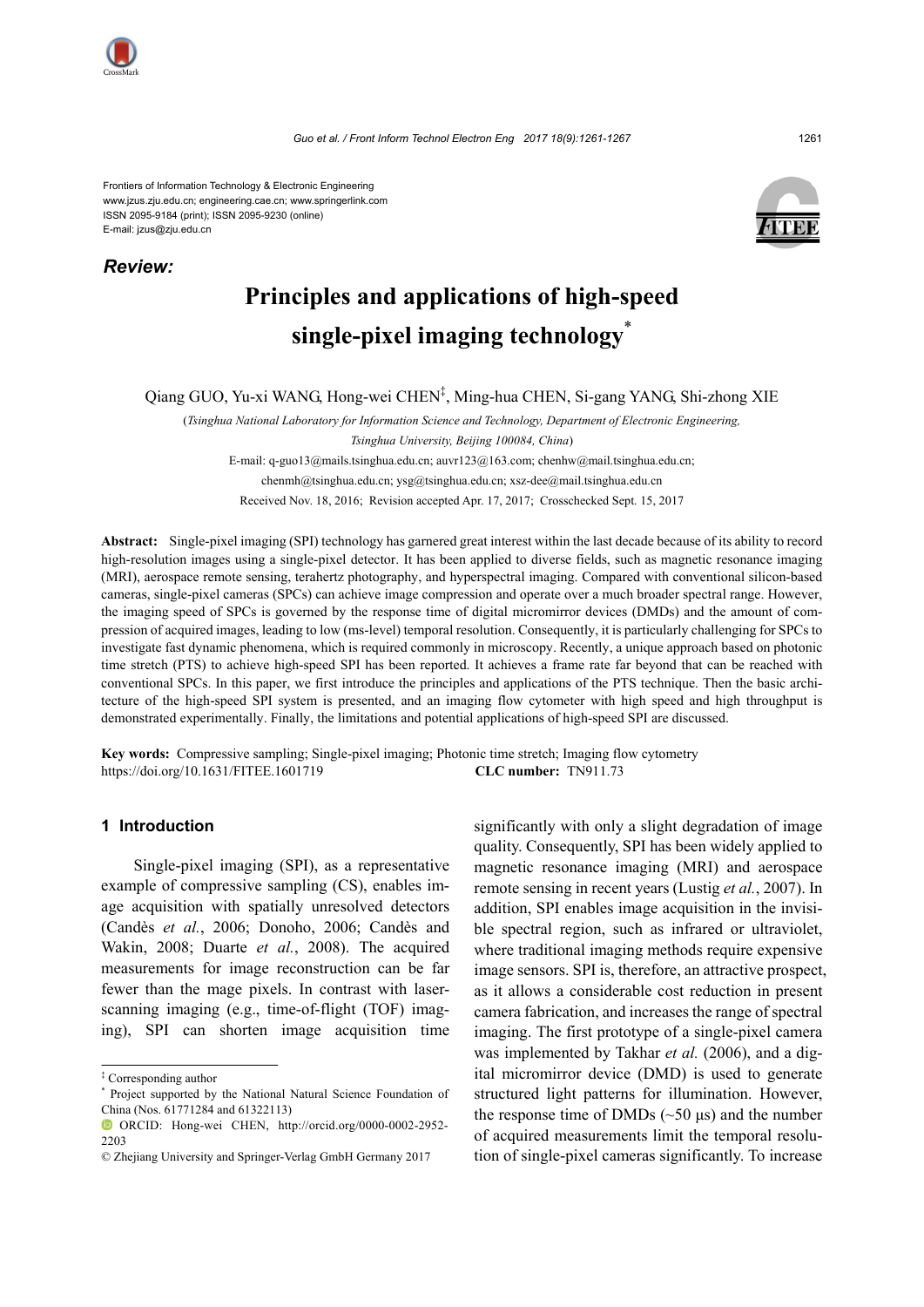their imaging speed dramatically, a mechanicalscan-free method is a necessity for the generation of structured light patterns. In recent years, an impressive ultrafast optical imaging technique called 'serial time-encoded amplified microscopy (STEAM)' has been proposed, overcoming the compromise between sensitivity and frame rate and achieving real-time observation of fast dynamic phenomena (Goda *et al.*, 2009; 2012; Goda and Jalali, 2013; Chen *et al.*, 2015; Lau *et al.*, 2016; Lei *et al.*, 2016). The STEAM technology uses a pulsed laser as the light source and establishes a bridge between the space and time domains using a photonic time stretch (PTS) technique together with spatially dispersive elements. It offers us a new strategy that generates structured light patterns through temporal modulation (namely, spectral shaping of optical pulses) instead of spatial modulation (Chan *et al.*, 2015). By using pulsed lasers with high repetition rates (tens of MHz) and electro-optical modulators with large bandwidths (tens of GHz), the resultant switching rate of illumination patterns is approximately three orders of magnitude higher than that achieved in traditional single-pixel cameras. This strategy for structured-illumination pattern generation will accelerate SPI and give it the ability to observe fast dynamic phenomena. Such a high-speed single-pixel imaging device, called the 'time-stretchbased single-pixel imaging (TSSPI) system', is applicable to fast continuous imaging (e.g., flow cytometry) because it enables a notable reduction of data produced by high-throughput instruments (from tens of gigabytes per second to tens of megabytes per second), greatly relieving the pressure on data acquisition, transmission, and storage. Currently, an imaging flow cytometer based on this technique has been demonstrated, achieving a high throughput, a high spatial resolution, and efficient data compression simultaneously (Bosworth and Foster, 2014; Guo *et al.*, 2014; 2015; Bosworth *et al.*, 2015).

## **2 Single-pixel imaging**

#### **2.1 Principles of single-pixel imaging**

SPI relies on two fundamental premises: sparsity and incoherence (Donoho, 2006). Natural images have concise representations, most of whose coefficients are small, and the relatively few large coefficients capture most of the information. This property is called the 'sparsity of images'. Let *x* be a 2D image of size  $\sqrt{N} \cdot \sqrt{N}$ , and  $\psi \in \mathbb{R}^{N \times N}$  is an orthonormal basis, e.g., discrete cosine transform (DCT) or wavelet basis functions, where *x* can be represented sparsely as

$$
x = \psi \theta, \tag{1}
$$

where  $\theta$  is a sparse vector with at most *K* nonzero entries  $(K \ll N)$ . Then the sampling process is modeled by interacting *x* with a specific matrix  $A \in \mathbb{R}^{N \times N}$  $(M<sub>2</sub>N)$  as

$$
y = Ax + e, \tag{2}
$$

where *y* is a measurement vector and *e* is a noise term bounded by a known amount  $||e||_2 \leq \sigma$ . Matrix *A* must be incoherent with orthonormal basis *ψ*, so that sparse vector  $\theta$ <sup>'</sup> can be reconstructed faithfully with only *M*=*O*(*K*·log(*N*/*K*)) measurements by seeking approximate solutions to the problem:

$$
\min_{\theta'} \left( \frac{1}{2} \|\mathbf{y} - A\mathbf{\Psi}\theta'\|_2^2 + \tau \|\theta'\|_1 \right). \tag{3}
$$

Finally an estimated image vector *x*′ can be obtained by

$$
x' = \psi \theta'. \tag{4}
$$

An important parameter, compression ratio *R*, which characterizes the amount of compression, is expressed as

$$
R = M / N. \tag{5}
$$

#### **2.2 Architecture of the single-pixel camera**

A single-pixel camera is composed of a DMD, two lenses, a single-photon detector, and an analogto-digital converter (ADC). With the help of a lens, the desired image is projected on DMD which consists of an array of electrostatically actuated micromirrors with two stable states (+12° and −12° from the horizontal). Thus, light falling on DMD may be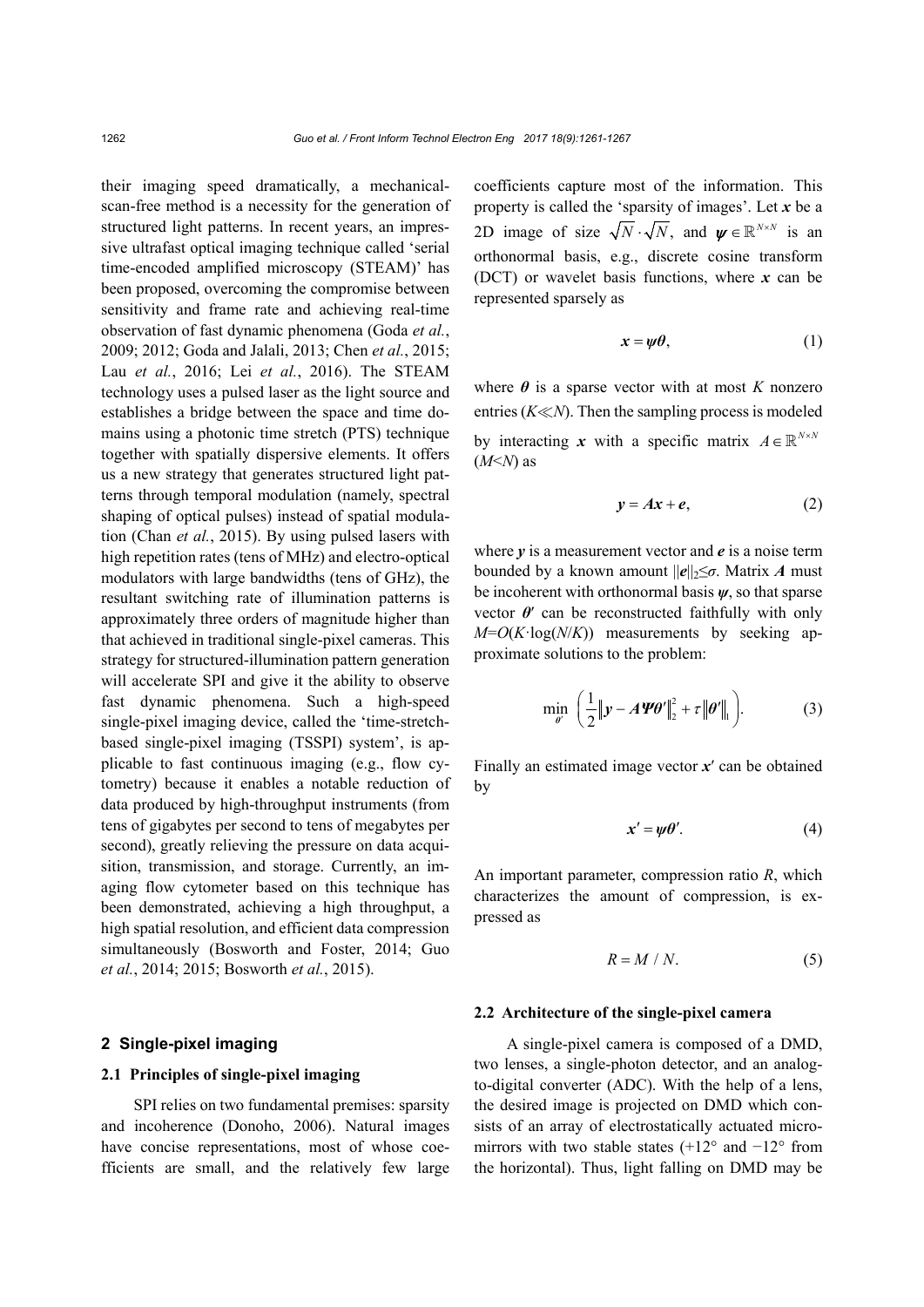reflected in two directions depending on the orientations of the mirrors. Then light reflected from one direction (namely, the image encoded by a random pattern) is collected by a second lens, and is focused onto the photodiode. The output of the photodetector is amplified by an electronic amplifier and then digitized by ADC. Repeating this process *M* times, *M* measurements are captured. A sparse approximation to the desired image can be reconstructed from the *M* measurements and the corresponding random patterns.

## **2.3 Limitations of single-pixel imaging**

The major disadvantage of SPI is its low temporal resolution, which is limited by the response time of DMD and the number of captured measurements. Let *r*max be the maximum refresh rate of DMD and *M* the number of measurements acquired for image reconstruction. The maximum frame rate of singlepixel camera  $f_{\text{max}}$  satisfies

$$
r_{\text{max}} = f_{\text{max}} \cdot M, \tag{6}
$$

where  $r_{\text{max}}$  is about 22 kHz. For example, a  $256 \times 256$ image of a black-and-white *R* is reconstructed from 1300 measurements, resulting in a frame rate of 17 frames/s, which prevents SPI from observing fast dynamic phenomena. Therefore, it is difficult to apply SPI technology to microscopy, because high-temporal resolution is particularly important for microscopy (even a slow event appears to occur as a 'fast' one in a small field of view).

## **3 Serial time-encoded amplified microscopy**

## **3.1 Principles of serial time-encoded amplified microscopy technology**

STEAM is an ultrafast optical imaging technology applied to microscopy. In contrast with conventional image sensors, such as charge-coupled devices (CCDs) and complementary metal–oxide– semiconductors (CMOSs), the STEAM technology overcomes the fundamental compromise between sensitivity and frame rate, achieving frame rates that are at least 1000 times larger than those of conventional CCDs. The key principle of the STEAM technology is the conversion of the spatial information of objects to temporal waveforms. A pulsed laser with a high repetition rate is used as the light source, and a diffraction grating separates spatially the spectral components of optical pulses. When the resultant dispersed pulse illuminates the object, the spatial information of the object is encoded onto the pulse spectrum. Then, a temporally dispersive medium (e.g., dispersion compensation fiber) is used to convert the pulse spectrum to a temporal waveform, which can be detected by high-speed photodiodes instead of relatively slow devices like CCD or CMOS cameras. The STEAM technology offers a real-time image acquisition at millions of frames per second and sub-nanosecond shutter speed; hence, it is applied suitably to imaging of particles flowing at high speeds, because it is capable of eliminating motion blur without resolution loss during the high-speed flow. A high-throughput single-microparticle imaging flow analyzer based on STEAM has been demonstrated, enabling high-throughput image-based screening of specific cells in blood with an unprecedented throughput of 100 000 particles per second and a record false positive rate of one in a million (Goda *et al.*, 2009; 2012; Goda and Jalali, 2013).

# **3.2 Limitations of serial time-encoded amplified microscopy technology**

STEAM is an ultrafast continuous imaging technology. Hence, a massive amount of digital data will be produced by this high-throughput instrument. For example, the STEAM camera acquires a data stream of 0.8 Tb/s. Detecting rare events such as cancer cells requires that data should be recorded continuously for a long time. The acquired data stream overwhelms data acquisition, storage, and processing operations, making the STEAM technology impractical for applications. Therefore, image compression technology should be adopted to solve this problem. Non-uniform time-stretch transformation that takes advantage of sparsity in physical signals has been proposed (Chen *et al.*, 2015), achieving both bandwidth compression and reduction in the temporal length. However, ADCs with high sampling rates and large bandwidths (e.g., a sampling rate of 20 GS/s and a bandwidth of 7 GHz) are still required, putting great pressure on bank-end digitizers and digital processors. In addition, the amount of compression is about only three times, which cannot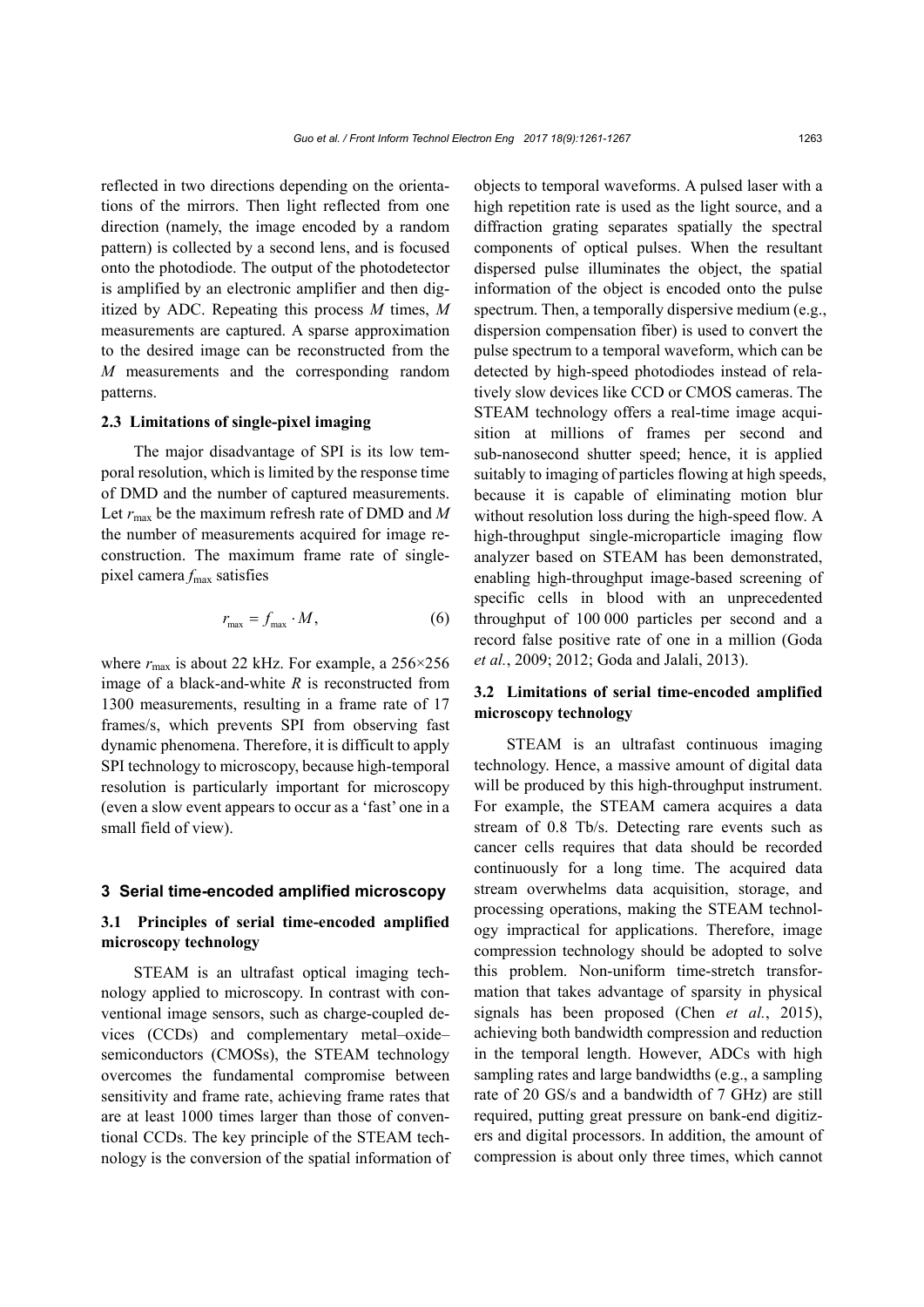solve the big data problem fundamentally. Therefore, a more efficient method should be explored.

#### **4 Time-stretch-based single-pixel imaging**

The STEAM technology provides a space-totime mapping strategy, which can be used to accelerate the structured illumination pattern generation. The illumination pattern is generated flexibly at a high speed by spectral shaping together with wavelengthto-space mapping. Such a mechanical-scan-free method has increased the pattern generation rate by three orders of magnitude, and can be used to increase the imaging speed of single-pixel imaging or structured illumination microscopy. By integrating the STEAM technology, single-pixel imaging technology, and signal processing technology, a novel technique called 'time-stretch-based single-pixel imaging (TSSPI)' was proposed by Guo *et al.* (2015), achieving high frame rates and enabling observation of fast dynamic phenomena. This can be employed widely in both industrial and biological applications. Herein, we give an introduction to the principle, architecture, and applications of TSSPI.

# **4.1 Principle of time-stretch-based single-pixel imaging**

A TSSPI system is an infrared imaging device. The key feature of TSSPI is high-speed illumination pattern generation, whose basic principle is shown in Fig. 1. This is achieved by first dispersing a broadband optical pulse using a dispersive element (e.g., dispersion compensating fibers) temporally. Then the stretched pulse is shaped spectrally through time-encoding with pre-designed patterns. A spatially dispersive medium can be used to perform wavelength-to-space mapping to generate illumination patterns. Here, diffraction grating is used to generate 1D illumination patterns, and a pair of orthogonally oriented spatial dispersers is used to generate 2D ones. In this way, the pattern generation rate can reach tens of MHz, which is three orders of magnitude larger than that achieved with DMDs.

For SPI, the pre-designed patterns encoding the pulse spectrum are random, and adjacent patterns should be orthogonal to each other according to the theory of CS. Herein, the Hadamard matrices are used



**Fig. 1 The basic principle of high-speed illumination pattern generation**

to provide structured light patterns. Then the generated structured light patterns illuminate the object and the reflected light (namely, the inner product between the pattern and the object) is detected by a singlepixel photodiode. To remove the sources of noise such as ambient light fluctuations, differential signals can be obtained by displaying each Hadamard pattern, followed by its inverse counterpart, and taking the difference between the measured intensities. The desired image is obtained from the acquired measurements (namely, the difference signals) via a reconstruction algorithm, such as the iterative shrinkage/thresholding algorithm (TWIST) or gradient projection for sparse reconstruction (GPSR) (Bioucas-Dias and Figueiredo, 2007; Figueiredo *et al.*, 2007; Tropp and Gilbert, 2007; Blumensath and Davies, 2009; Needell and Tropp, 2009).

## **4.2 Architecture of the time-stretch-based singlepixel imaging system**

The detailed architecture of the TSSPI system is presented in Fig. 2. The light source is a mode-locked laser (MLL) emitting a pulse train with a repetition rate of 50 MHz, a center wavelength of 1550 nm, and a pulse width of 150 fs. The optical pulses pass through a section of dispersion compensating fiber (DCF) with a group velocity dispersion (GVD) of −1368 ps/nm, and are stretched temporally to around 20 ns. Then, a high-power erbium-doped fiber amplifier (EDFA) is used to compensate for the optical loss induced by DCF. Then an arbitrary waveform generator (AWG) synchronized to MLL is used to generate a 6.25 Gb/s pseudo-random binary sequence (PRBS) signal for shaping spectrally the stretched pulses through a 12.5 Gb/s Mach-Zehnder modulator (MZM). An optical circulator directs the spectrally encoded pulses to a diffraction grating with a groove density of 1200 lines per millimeter. Because of the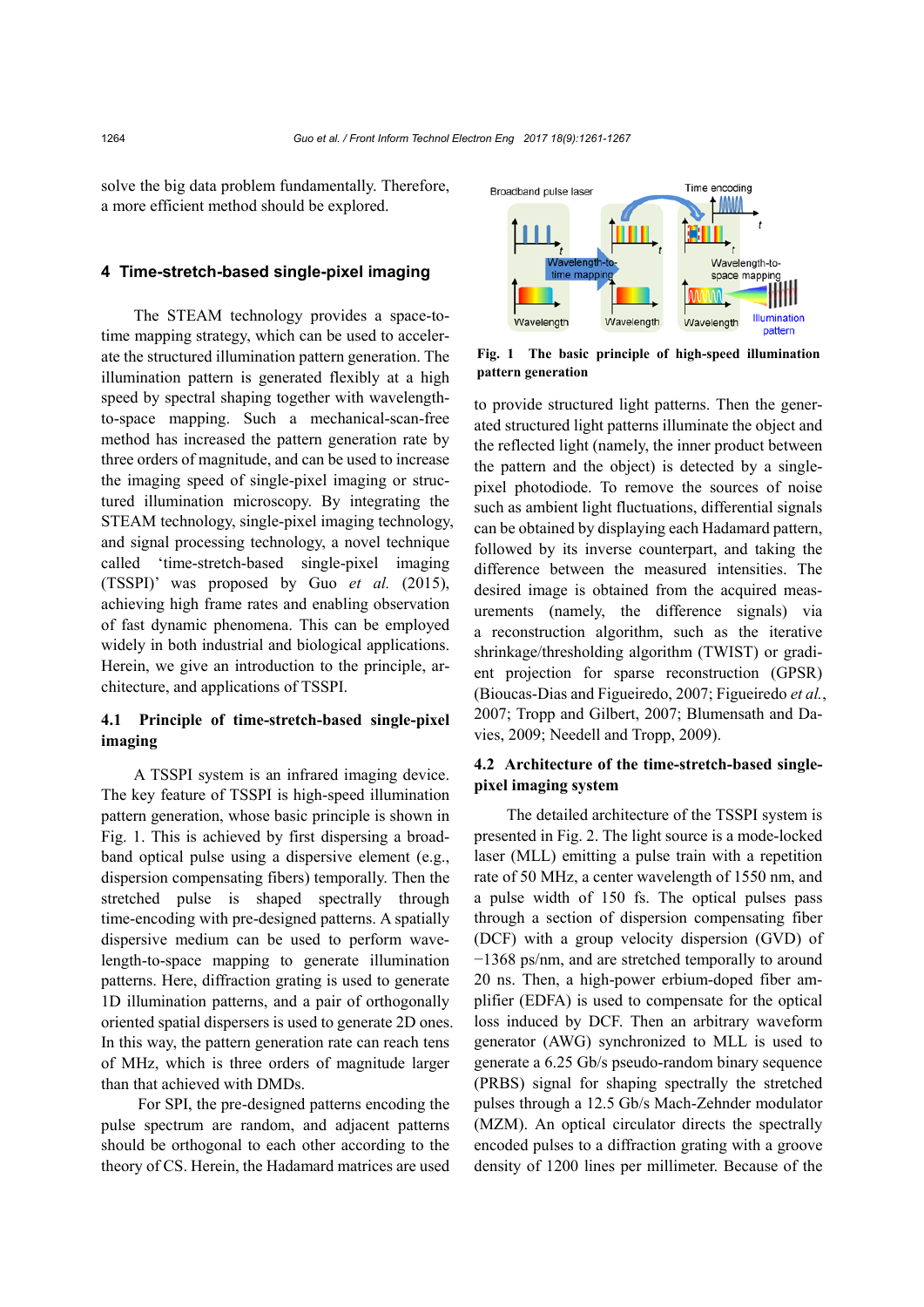angular dispersion of the diffraction grating, 1D illumination patterns are generated via wavelengthto-space mapping. Collected by an objective lens with a focal length of 10 mm, the resultant 1D illumination patterns are focused on the sample, such as flowing cells. Then the spectrum of each pulse is encoded with the spatial information of the sample. The pulses reflected from the sample re-enter the diffraction grating followed by the circulator. A section of SMF with a complementary GVD of 1360 ps/(nm·km) is used to perform optical pulse compression. The energy of compressed pulses is detected by a 1.2 GHz photodiode and sampled by an ADC synchronized to MLL. Image reconstruction is performed offline.



**Fig. 2 Experimental setup of the time-stretch-based single-pixel imaging system** 

MLL: mode-locked laser; DCF: dispersion compensating fiber; EDFA: erbium-doped fiber amplifier; MZM: Mach-Zehnder modulator; AWG: arbitrary waveform generator; PRBS: pseudo-random binary sequence; Cir: circulator; SMF: single mode fiber; PD: photo-detector; DSP: digital signal processor

# **4.3 Applications of time-stretch-based single-pixel imaging**

## 4.3.1 Surface inspection

The frame rate of the TSSPI system is equal to the ratio between the pulse repetition rate and the number of measurements acquired for image reconstruction. As the pulse repetition rate is tens of MHz, the resultant frame rate is hundreds of kHz (assuming that the number of captured measurements is 512). Consequently, the TSSPI system can observe fast moving objects.

Surface defect and morphology inspection is one of the significant applications in industry. First, the TSSPI system has been used to perform high-speed surface inspection for detecting micrometer-sized surface defects that travel at a speed as high as several

meters per second. The original image of a quick response (QR) code and its reconstructed images at different compression ratios (25.0%, 15.0%, 10.0%, 7.5%, and 5.0%) are presented in Figs. 3a–3f. To illustrate the effect of the compression ratio on reconstruction accuracy, Fig. 3g shows the peak signal-to-noise ratio (PSNR) as a function of the compression ratio, indicating that more measurements are required for a better reconstruction result.



**Fig. 3 Surface inspection: (a) original image of a quick response code; (b)–(f) reconstructed images at compression ratios of 25.0%, 15.0%, 10.0%, 7.5%, and 5.0%, respectively; (g) peak signal-to-noise ratio versus compression ratio curve**

The above-mentioned surface inspector can provide a scan rate of hundreds of kilo frames per second or even several giga frames per second, which is 1000 times larger than that of conventional single-pixel cameras. This inspector is expected to improve the cost-effectiveness and performance of organic light-emitting diode displays for nextgeneration smart phones.

#### 4.3.2 Imaging flow cytometry

The imaging flow analyzer based on STEAM faces the 'big data' problem. As TSSPI has a data compression capability, it can be integrated with a flow cytometer to solve this problem. Here, a microfluidic device is required and cells are controlled to flow at a uniform velocity, focused and ordered in the microfluidic channel by intrinsic inertial lift force. The imaging flow cytometer based on TSSPI is demonstrated to enable high-throughput screening of cells with an unprecedented throughput of 30 000 cells/s. Fig. 4 shows the captured snapshots of flowing cells reconstructed from different numbers of measurements which correspond to different compression ratios (63%, 47%, 31%, 23%, 20%, and  $12\%$ ).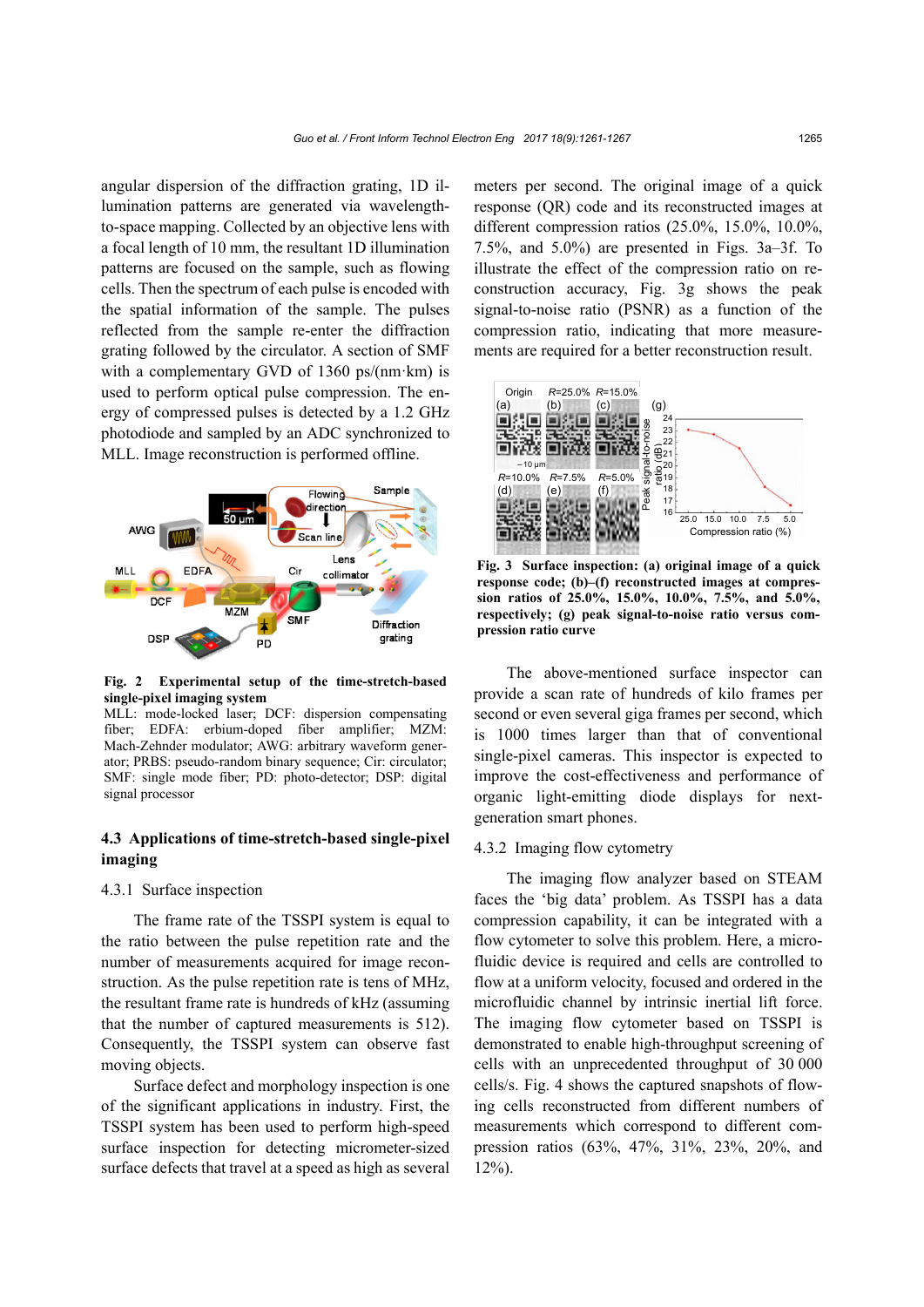

**Fig. 4 Imaging flow cytometry based on time-stretchbased single-pixel imaging** 

Some snapshots of flowing cells reconstructed from different numbers of measurements are presented

This method has greatly relieved the pressure on data acquisition and storage, because the sampling rates of back-end digitizers are only several hundred MS/s. It is effective for circulating tumor cell (CTC) detection because of its ability to significantly increase the detection speed. Therefore it is promising for early, noninvasive, and low-cost detection of cancer, and evaluation of chemotherapy.

## **5 Conclusions**

In summary, we have reviewed the key principles of the SPI, STEAM, and TSSPI technology. The efficient data compression and fast image acquisition of the TSSPI system were highlighted. The applications of TSSPI in industry and biomedicine were introduced, demonstrating that TSSPI is a promising method for high-speed surface inspection and high-throughput imaging flow cytometry.

There are still some limitations of the TSSPI technology. Though TSSPI can relieve the pressure on data acquisition and storage, image reconstruction is a greatly computation-consuming operation. This prevents TSSPI from working in real time. Therefore, more efficient reconstruction algorithms should be

explored to solve this problem. In addition, TSSPI can operate in only the near- and mid-infrared range due to the limit of electro-optical modulators. This challenge may be overcome if new modulators with a larger operational wavelength range emerge.

## **References**

- Bioucas-Dias, J.M., Figueiredo, M.A.T., 2007. A new TwIST: two-step iterative shrinkage/thresholding algorithms for image restoration. *IEEE Trans. Imag. Process.*, **16**(12): 2992-3004. [https://doi.org/10.1109/TIP.2007.909319](http://dx.doi.org/10.1109/TIP.2007.909319)
- Blumensath, T., Davies, M.E., 2009. Iterative hard thresholding for compressed sensing. *Appl. Comput. Harmon. Anal.*, **27**(3):265-274.

[https://doi.org/10.1016/j.acha.2009.04.002](http://dx.doi.org/10.1016/j.acha.2009.04.002) 

- Bosworth, B.T., Foster, M.A., 2014. High-speed flow imaging utilizing spectral-encoding of ultrafast pulses and compressed sensing. *OSA Techn. Dig.*, Paper ATh4P.3. [https://doi.org/10.1364/CLEO\\_AT.2014.ATh4P.3](http://dx.doi.org/10.1364/CLEO_AT.2014.ATh4P.3)
- Bosworth, B.T., Stroud, J.R., Tran, D.N., *et al.*, 2015. High-speed flow microscopy using compressed sensing with ultrafast laser pulses. *Opt. Expr.*, **23**(8):10521- 10532[. https://doi.org/10.1364/OE.23.010521](http://dx.doi.org/10.1364/OE.23.010521)
- Candès, E.J., Wakin, M.B., 2008. An introduction to compressive sampling. *IEEE Signal Process. Mag.*, **25**(2):21- 30. [https://doi.org/10.1109/MSP.2007.914731](http://dx.doi.org/10.1109/MSP.2007.914731)
- Candès, E.J., Romberg, J., Tao, T., 2006. Robust uncertainty principles: exact signal reconstruction from highly incomplete frequency information. *IEEE Trans. Inform. Theory*, **52**(2):489-509. https://doi.org/10.1109/TIT.2005.862083
- Chan, A.C.S., Lau, A.K.S., Wong, K.K.Y., *et al.*, 2015. Arbitrary two-dimensional spectrally encoded pattern generation—a new strategy for high-speed patterned illumination imaging. *Optica*, **2**(12):1037-1044. [https://doi.org/10.1364/OPTICA.2.001037](http://dx.doi.org/10.1364/OPTICA.2.001037)
- Chen, C.L.F., Mahjoubfar, A., Jalali, B., 2015. Optical data compression in time stretch imaging. *PLOS ONE*, **10**(4): 0125106[. https://doi.org/10.1371/journal.pone.0125106](http://dx.doi.org/10.1371/journal.pone.0125106)
- Donoho, D.L., 2006. Compressed sensing. *IEEE Trans. Inform. Theory*, **52**(4):1289-1306. [https://doi.org/10.1109/TIT.2006.871582](http://dx.doi.org/10.1109/TIT.2006.871582)
- Duarte, M.F., Davenport, M.A., Takhar, D., *et al.*, 2008. Single-pixel imaging via compressive sampling. *IEEE Signal Process. Mag.*, **25**(2):83-91. [https://doi.org/10.1109/MSP.2007.914730](http://dx.doi.org/10.1109/MSP.2007.914730)
- Figueiredo, M.A.T., Nowak, R.D., Wright, S.J., 2007. Gradient projection for sparse reconstruction: application to compressed sensing and other inverse problems. *IEEE J. Sel. Topics Signal Process.*, **1**(4):586-597. [https://doi.org/10.1109/JSTSP.2007.910281](http://dx.doi.org/10.1109/JSTSP.2007.910281)
- Goda, K., Jalali, B., 2013. Dispersive Fourier transformation for fast continuous single-shot measurements. *Nat. Photon.*, **7**:102-112. [https://doi.org/10.1038/nphoton.2012.359](http://dx.doi.org/10.1038/nphoton.2012.359)